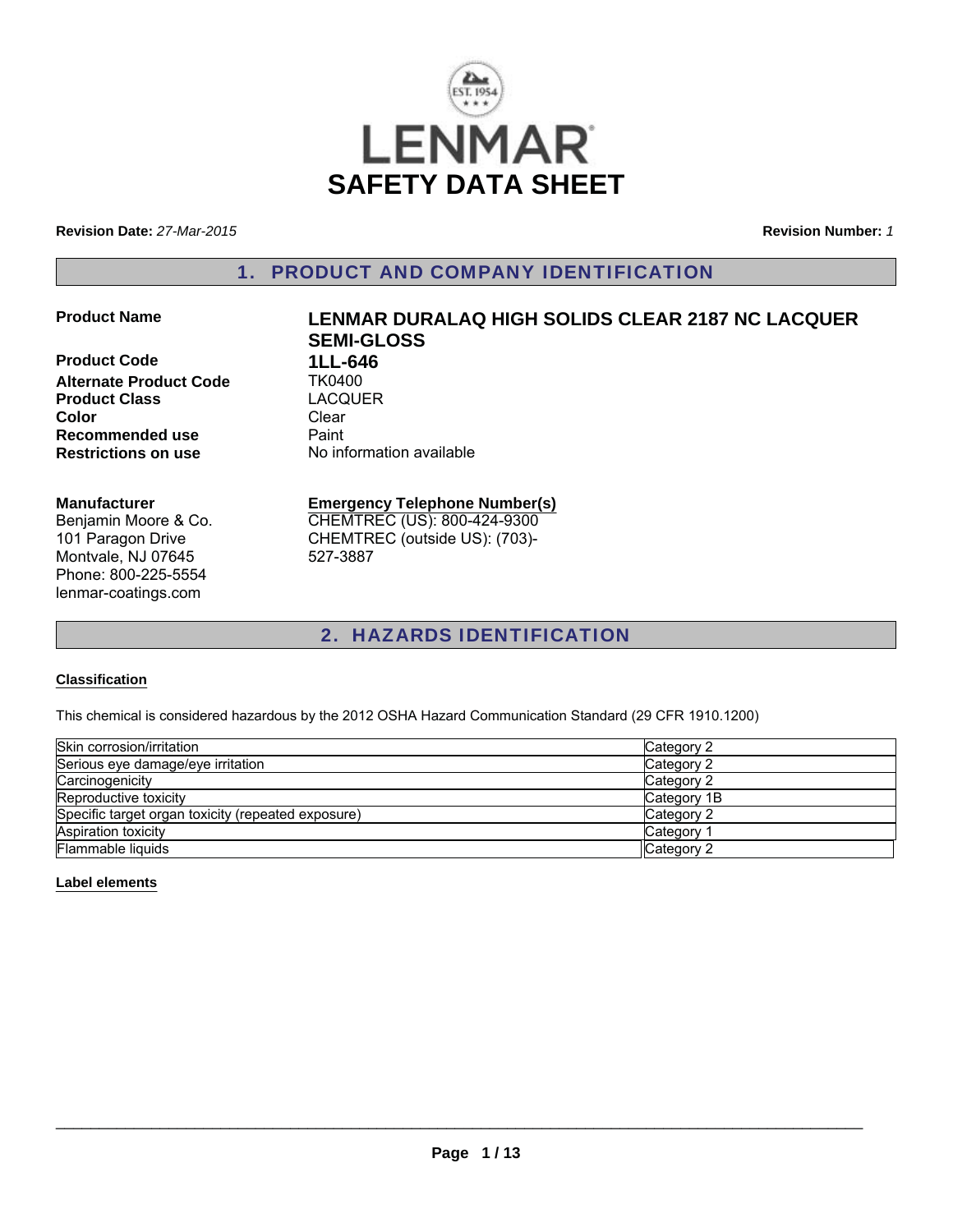#### **Danger**

**Hazard statements** Causes skin irritation Causes serious eye irritation Suspected of causing cancer May damage fertility or the unborn child May cause damage to organs through prolonged or repeated exposure May be fatal if swallowed and enters airways Highly flammable liquid and vapor



**Appearance** liquid **Odor** solvent

**Precautionary Statements - Prevention**

Obtain special instructions before use Do not handle until all safety precautions have been read and understood Use personal protective equipment as required Wash face, hands and any exposed skin thoroughly after handling Wear eye/face protection Do not breathe dust/fume/mist/vapors/spray Keep away from heat/sparks/open flames/hot surfaces, no smoking Keep container tightly closed Ground/bond container and receiving equipment Use explosion-proof electrical/ventilating/lighting/equipment Use only non-sparking tools Take precautionary measures against static discharge

#### **Precautionary Statements - Response**

If exposed or concerned get medical attention

#### **Eyes**

If in eyes rinse cautiously with water for several minutes. Remove contact lenses, if present and easy to do. Continue rinsing If eye irritation persists get medical attention

 $\mathcal{L}_\mathcal{L} = \{ \mathcal{L}_\mathcal{L} = \{ \mathcal{L}_\mathcal{L} = \{ \mathcal{L}_\mathcal{L} = \{ \mathcal{L}_\mathcal{L} = \{ \mathcal{L}_\mathcal{L} = \{ \mathcal{L}_\mathcal{L} = \{ \mathcal{L}_\mathcal{L} = \{ \mathcal{L}_\mathcal{L} = \{ \mathcal{L}_\mathcal{L} = \{ \mathcal{L}_\mathcal{L} = \{ \mathcal{L}_\mathcal{L} = \{ \mathcal{L}_\mathcal{L} = \{ \mathcal{L}_\mathcal{L} = \{ \mathcal{L}_\mathcal{$ 

#### **Skin**

If skin irritation occurs get medical attention If on skin (or hair) take off immediately all contaminated clothing. Rinse skin with water Wash contaminated clothing before reuse **Ingestion** If swallowed immediately call a POISON CENTER or physician Do NOT induce vomiting **Fire**

In case of fire use CO2, dry chemical, or foam for extinction

#### **Precautionary Statements - Storage**

Store locked up Store in a well-ventilated place. Keep cool

#### **Precautionary Statements - Disposal**

Dispose of contents/container to an approved waste disposal plant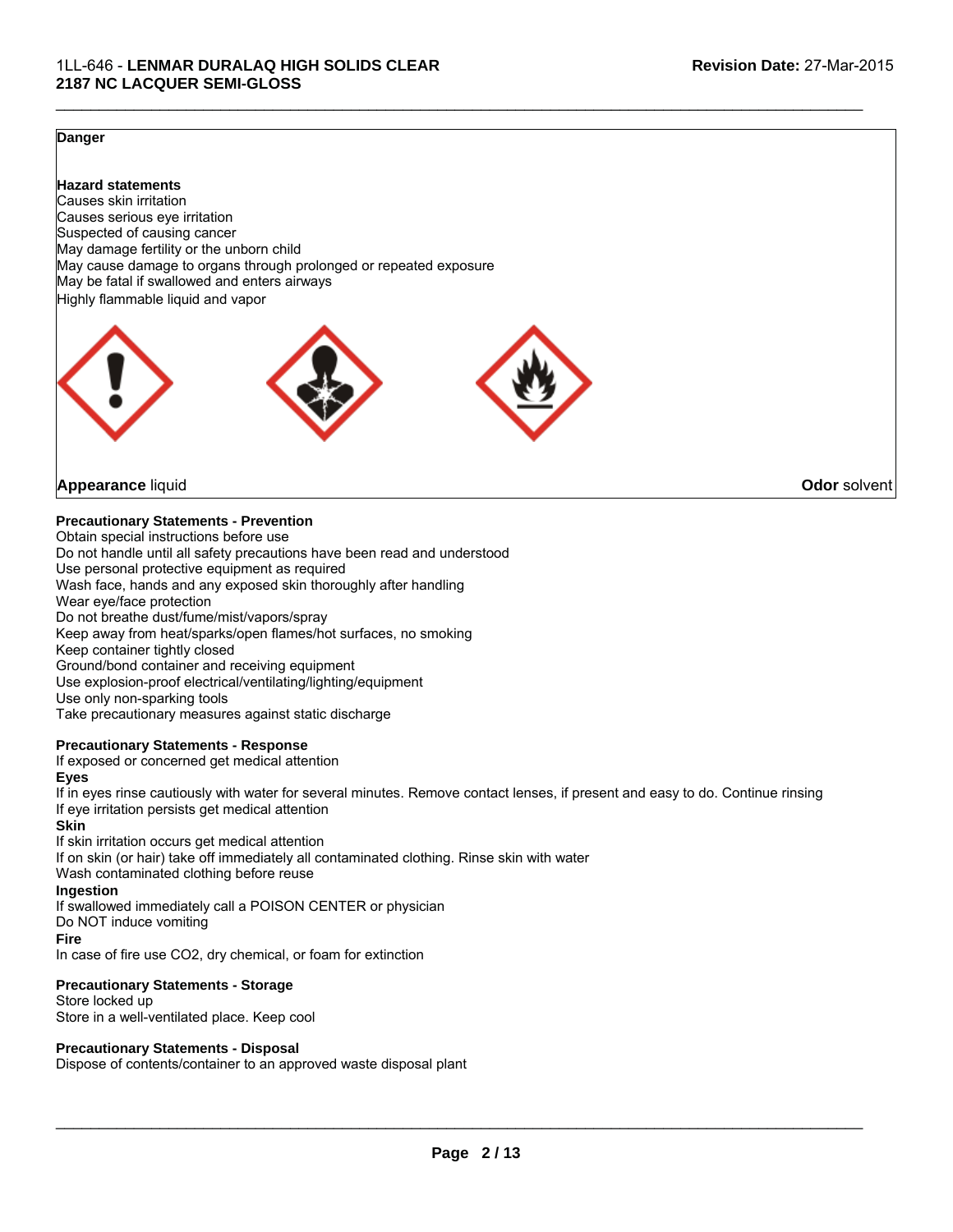#### **Hazards not otherwise classified (HNOC)** Not Applicable

#### **Other information**

No information available

# 3. COMPOSITION INFORMATION ON COMPONENTS

 $\mathcal{L}_\mathcal{L} = \{ \mathcal{L}_\mathcal{L} = \{ \mathcal{L}_\mathcal{L} = \{ \mathcal{L}_\mathcal{L} = \{ \mathcal{L}_\mathcal{L} = \{ \mathcal{L}_\mathcal{L} = \{ \mathcal{L}_\mathcal{L} = \{ \mathcal{L}_\mathcal{L} = \{ \mathcal{L}_\mathcal{L} = \{ \mathcal{L}_\mathcal{L} = \{ \mathcal{L}_\mathcal{L} = \{ \mathcal{L}_\mathcal{L} = \{ \mathcal{L}_\mathcal{L} = \{ \mathcal{L}_\mathcal{L} = \{ \mathcal{L}_\mathcal{$ 

| <b>Chemical Name</b>   | <b>CAS-No</b>  | Weight % (max) |
|------------------------|----------------|----------------|
| n-Butyl acetate        | 123-86-4       | 20             |
| VM&P naphtha           | 64742-89-8     | 20             |
| Toluene                | 108-88-3       | 15             |
| Butyl benzyl phthalate | 85-68-7        | 10             |
| Ethanol                | 64-17-5        | 5              |
| Xylene                 | 1330-20-7      | 5              |
| Acetone                | 67-64-1        | 5              |
| 2-Propoxyethanol       | 2807-30-9      | 5              |
| 2-Butoxyethanol        | 111-76-2       | 5              |
| Isopropyl alcohol      | 67-63-0        | 5              |
| Ethyl benzene          | $100 - 41 - 4$ | 5              |

# 4. FIRST AID MEASURES

#### **First aid measures**

| <b>General Advice</b>                  | If symptoms persist, call a physician. Show this safety data sheet to the doctor in<br>attendance.                                                                                                                      |
|----------------------------------------|-------------------------------------------------------------------------------------------------------------------------------------------------------------------------------------------------------------------------|
| <b>Eye Contact</b>                     | Immediately flush with plenty of water. After initial flushing, remove any contact<br>lenses and continue flushing for at least 15 minutes. Keep eye wide open while<br>rinsing. If symptoms persist, call a physician. |
| <b>Skin Contact</b>                    | Wash off immediately with soap and plenty of water removing all contaminated<br>clothes and shoes. If skin irritation persists, call a physician.                                                                       |
| <b>Inhalation</b>                      | Move to fresh air. If symptoms persist, call a physician.<br>If not breathing, give artificial respiration. Call a physician immediately.                                                                               |
| Ingestion                              | Clean mouth with water and afterwards drink plenty of water. Do not induce vomiting<br>without medical advice. Never give anything by mouth to an unconscious person.<br>Consult a physician.                           |
| <b>Protection Of First-Aiders</b>      | Use personal protective equipment.                                                                                                                                                                                      |
| <b>Most Important Symptoms/Effects</b> | No information available.                                                                                                                                                                                               |
| <b>Notes To Physician</b>              | Treat symptomatically.                                                                                                                                                                                                  |

## 5. FIRE-FIGHTING MEASURES

**Flammable Properties** Vapors may travel considerable distance to a source of ignition and flash back. Vapors may cause flash fire.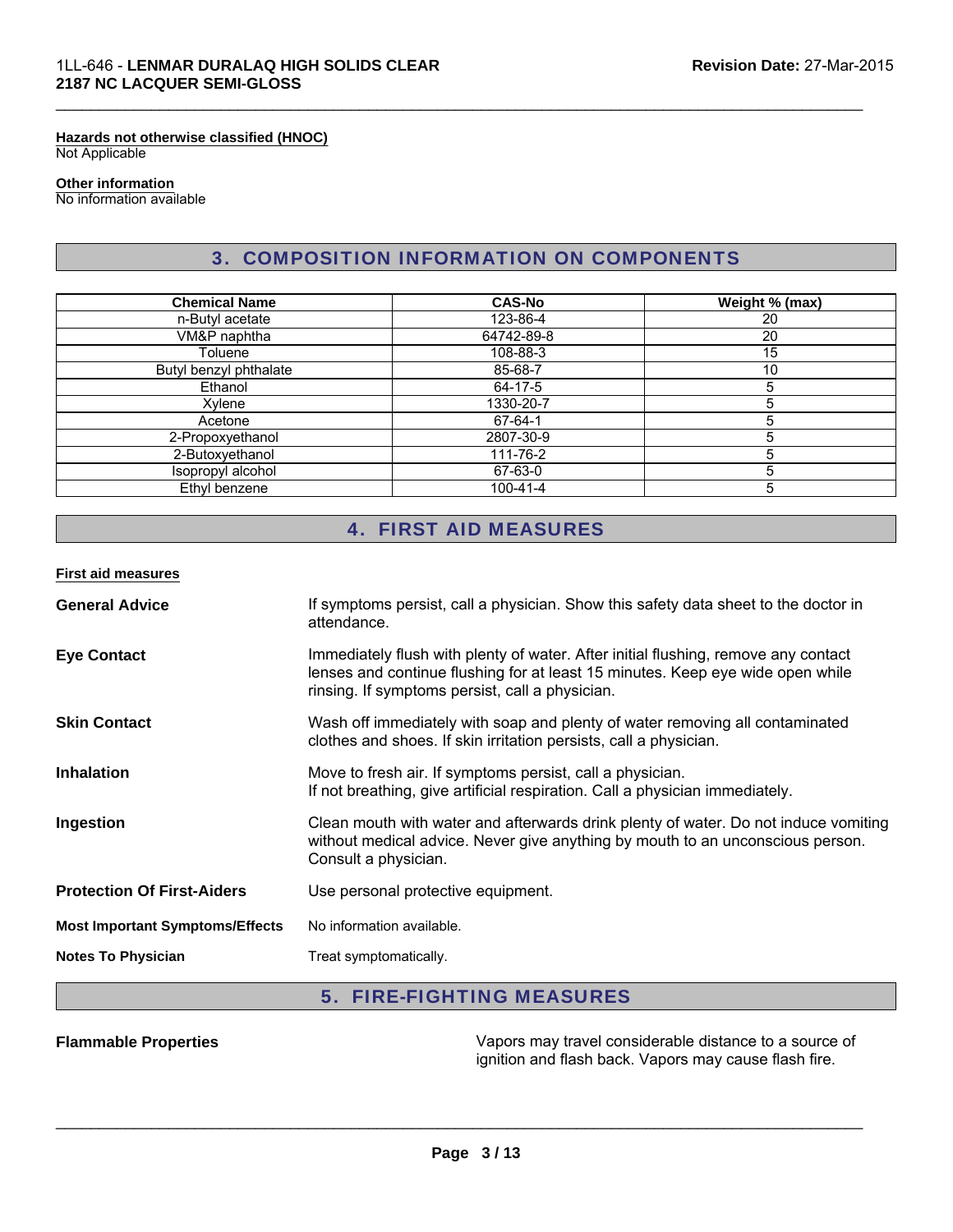| <b>Suitable Extinguishing Media</b>                                                               | Foam, dry powder or water. Use extinguishing measures<br>that are appropriate to local circumstances and the<br>surrounding environment.                                                                                                                                                    |
|---------------------------------------------------------------------------------------------------|---------------------------------------------------------------------------------------------------------------------------------------------------------------------------------------------------------------------------------------------------------------------------------------------|
| <b>Protective Equipment And Precautions For Firefighters</b>                                      | As in any fire, wear self-contained breathing apparatus<br>pressure-demand, MSHA/NIOSH (approved or equivalent)<br>and full protective gear.                                                                                                                                                |
| <b>Specific Hazards Arising From The Chemical</b>                                                 | Flammable. Flash back possible over considerable distance.<br>Keep product and empty container away from heat and<br>sources of ignition. Closed containers may rupture if<br>exposed to fire or extreme heat. Thermal decomposition can<br>lead to release of irritating gases and vapors. |
| <b>Sensitivity To Mechanical Impact</b>                                                           | <b>No</b>                                                                                                                                                                                                                                                                                   |
| <b>Sensitivity To Static Discharge</b>                                                            | Yes                                                                                                                                                                                                                                                                                         |
| <b>Flash Point Data</b><br>Flash Point (°F)<br>Flash Point (°C)<br><b>Flash Point Method</b>      | 10<br>$-12$<br><b>PMCC</b>                                                                                                                                                                                                                                                                  |
| <b>Flammability Limits In Air</b><br><b>Lower Explosion Limit</b><br><b>Upper Explosion Limit</b> | Not available<br>Not available                                                                                                                                                                                                                                                              |
| Health: 2<br><b>Flammability: 3</b><br><b>NFPA</b>                                                | <b>Instability: 0</b><br><b>Special: Not Applicable</b>                                                                                                                                                                                                                                     |

 $\mathcal{L}_\mathcal{L} = \{ \mathcal{L}_\mathcal{L} = \{ \mathcal{L}_\mathcal{L} = \{ \mathcal{L}_\mathcal{L} = \{ \mathcal{L}_\mathcal{L} = \{ \mathcal{L}_\mathcal{L} = \{ \mathcal{L}_\mathcal{L} = \{ \mathcal{L}_\mathcal{L} = \{ \mathcal{L}_\mathcal{L} = \{ \mathcal{L}_\mathcal{L} = \{ \mathcal{L}_\mathcal{L} = \{ \mathcal{L}_\mathcal{L} = \{ \mathcal{L}_\mathcal{L} = \{ \mathcal{L}_\mathcal{L} = \{ \mathcal{L}_\mathcal{$ 

#### **NFPA Legend**

- 0 Not Hazardous
- 1 Slightly
- 2 Moderate
- 3 High
- 4 Severe

*The ratings assigned are only suggested ratings, the contractor/employer has ultimate responsibilities for NFPA ratings where this system is used.*

*Additional information regarding the NFPA rating system is available from the National Fire Protection Agency (NFPA) at www.nfpa.org.*

### 6. ACCIDENTAL RELEASE MEASURES

| <b>Personal Precautions</b>      | Remove all sources of ignition. Take precautions to prevent flashback. Ground and<br>bond all containers and handling equipment. Take precautionary measures against<br>static discharges. Ensure adequate ventilation. Avoid contact with skin, eyes and<br>clothing. Use personal protective equipment.  |
|----------------------------------|------------------------------------------------------------------------------------------------------------------------------------------------------------------------------------------------------------------------------------------------------------------------------------------------------------|
| <b>Other Information</b>         | Prevent further leakage or spillage if safe to do so. Do not allow material to<br>contaminate ground water system. Prevent product from entering drains. Do not flush<br>into surface water or sanitary sewer system. Local authorities should be advised if<br>significant spillages cannot be contained. |
| <b>Environmental Precautions</b> | See Section 12 for additional Ecological Information.                                                                                                                                                                                                                                                      |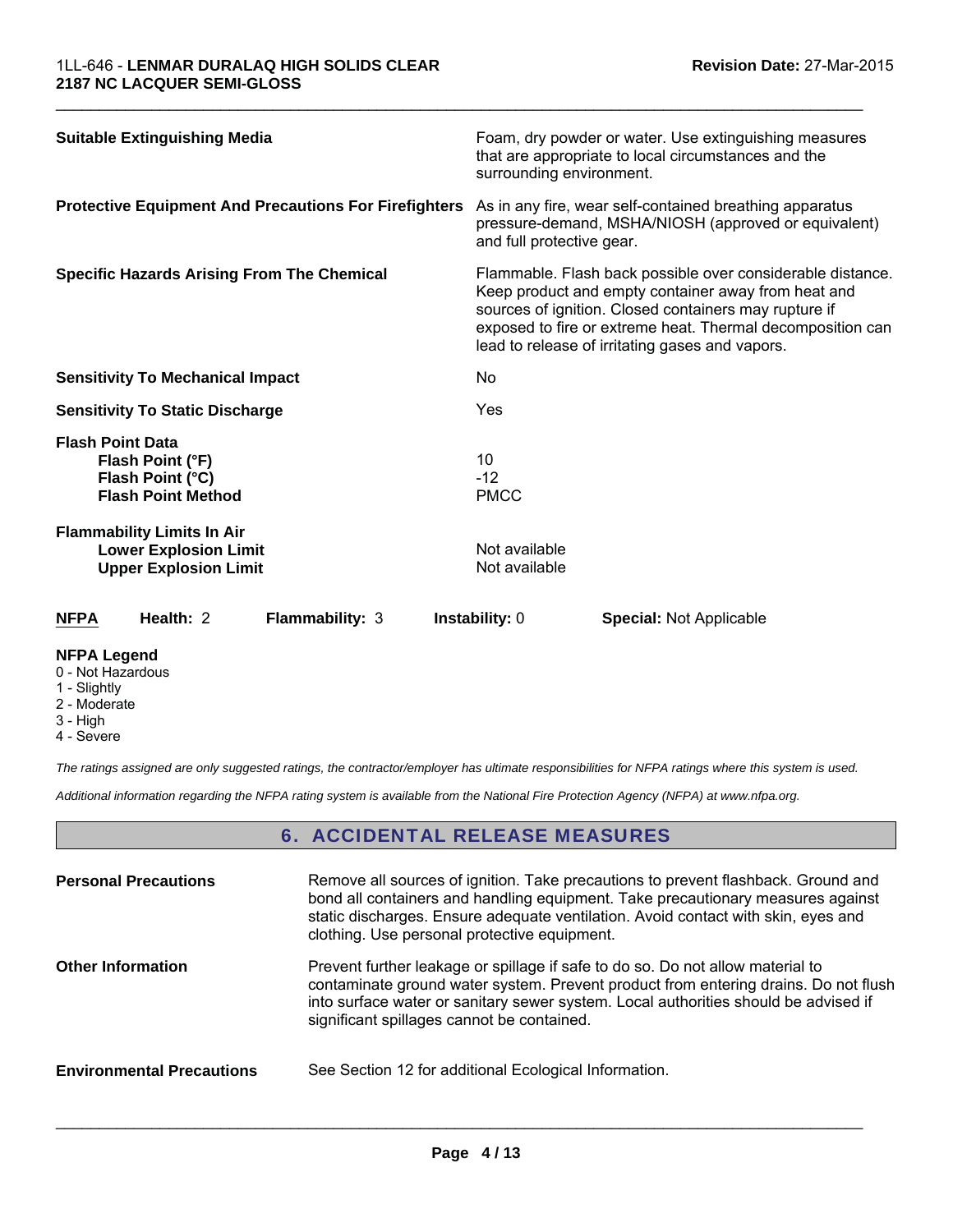| <b>Methods For Clean-Up</b>   | Dam up. Soak up with inert absorbent material. Pick up and transfer to properly<br>labeled containers. Clean contaminated surface thoroughly.                                                                                                                                                                                                                                                                                               |
|-------------------------------|---------------------------------------------------------------------------------------------------------------------------------------------------------------------------------------------------------------------------------------------------------------------------------------------------------------------------------------------------------------------------------------------------------------------------------------------|
|                               | 7. HANDLING AND STORAGE                                                                                                                                                                                                                                                                                                                                                                                                                     |
| <b>Handling</b>               | Avoid contact with skin, eyes and clothing. Wear personal protective equipment. Do<br>not breathe vapors or spray mist. Use only in ventilated areas. Prevent vapor build-<br>up by providing adequate ventilation during and after use.                                                                                                                                                                                                    |
|                               | Take precautionary measures against static discharges. To avoid ignition of vapors<br>by static electricity discharge, all metal parts of the equipment must be grounded.<br>Keep away from heat, sparks and flame. Do not smoke. Extinguish all flames and<br>pilot lights, and turn off stoves, heaters, electric motors and other sources of ignition<br>during use and until all vapors are gone. Ignition and/or flash back may occur. |
| <b>Storage</b>                | Keep containers tightly closed in a dry, cool and well-ventilated place. Keep away<br>from heat. Keep away from open flames, hot surfaces and sources of ignition. Keep<br>in properly labeled containers. Keep out of the reach of children.                                                                                                                                                                                               |
| <b>Incompatible Materials</b> | No information available                                                                                                                                                                                                                                                                                                                                                                                                                    |
|                               | Technical measures/Precautions Ensure adequate ventilation. Use only where airflow will keep vapors from building<br>up in or near the work area in adjoining rooms. Comply with all national, state, and<br>local codes pertaining to the storage, handling, dispensing and disposal of flammable<br>liquids.                                                                                                                              |
|                               | Dissipate static electricity during transfer by grounding and bonding containers and<br>equipment before transferring material. All equipment should be non-sparking and<br>explosion proof. Use explosion proof electrical equipment for ventilation, lighting and<br>material handling.                                                                                                                                                   |

 $\mathcal{L}_\mathcal{L} = \{ \mathcal{L}_\mathcal{L} = \{ \mathcal{L}_\mathcal{L} = \{ \mathcal{L}_\mathcal{L} = \{ \mathcal{L}_\mathcal{L} = \{ \mathcal{L}_\mathcal{L} = \{ \mathcal{L}_\mathcal{L} = \{ \mathcal{L}_\mathcal{L} = \{ \mathcal{L}_\mathcal{L} = \{ \mathcal{L}_\mathcal{L} = \{ \mathcal{L}_\mathcal{L} = \{ \mathcal{L}_\mathcal{L} = \{ \mathcal{L}_\mathcal{L} = \{ \mathcal{L}_\mathcal{L} = \{ \mathcal{L}_\mathcal{$ 

# 8. EXPOSURE CONTROLS / PERSONAL PROTECTION

# **Exposure Limits**

| <b>Chemical Name</b>   | <b>ACGIH</b>    | <b>OSHA</b>                       |
|------------------------|-----------------|-----------------------------------|
| n-Butyl acetate        | 150 ppm - TWA   | 150 ppm - TWA                     |
|                        | 200 ppm - STEL  | 710 mg/m <sup>3</sup> - TWA       |
| VM&P naphtha           | N/E             | N/E                               |
| Toluene                | 20 ppm - TWA    | 200 ppm - TWA                     |
|                        |                 | 300 ppm - Ceiling                 |
| Butyl benzyl phthalate | N/E             | N/E                               |
| Ethanol                | 1000 ppm - STEL | 1000 ppm - TWA                    |
|                        |                 | 1900 mg/m <sup>3</sup> - TWA      |
| Xylene                 | 100 ppm - TWA   | 100 ppm - TWA                     |
|                        | 150 ppm - STEL  | 435 mg/m <sup>3</sup> - TWA       |
| Acetone                | 500 ppm - TWA   | 1000 ppm - TWA                    |
|                        | 750 ppm - STEL  | 2400 mg/m $3$ - TWA               |
| 2-Propoxyethanol       | N/E             | N/E                               |
| 2-Butoxyethanol        | 20 ppm - TWA    | 50 ppm - TWA                      |
|                        |                 | 240 mg/m <sup>3</sup> - TWA       |
|                        |                 | prevent or reduce skin absorption |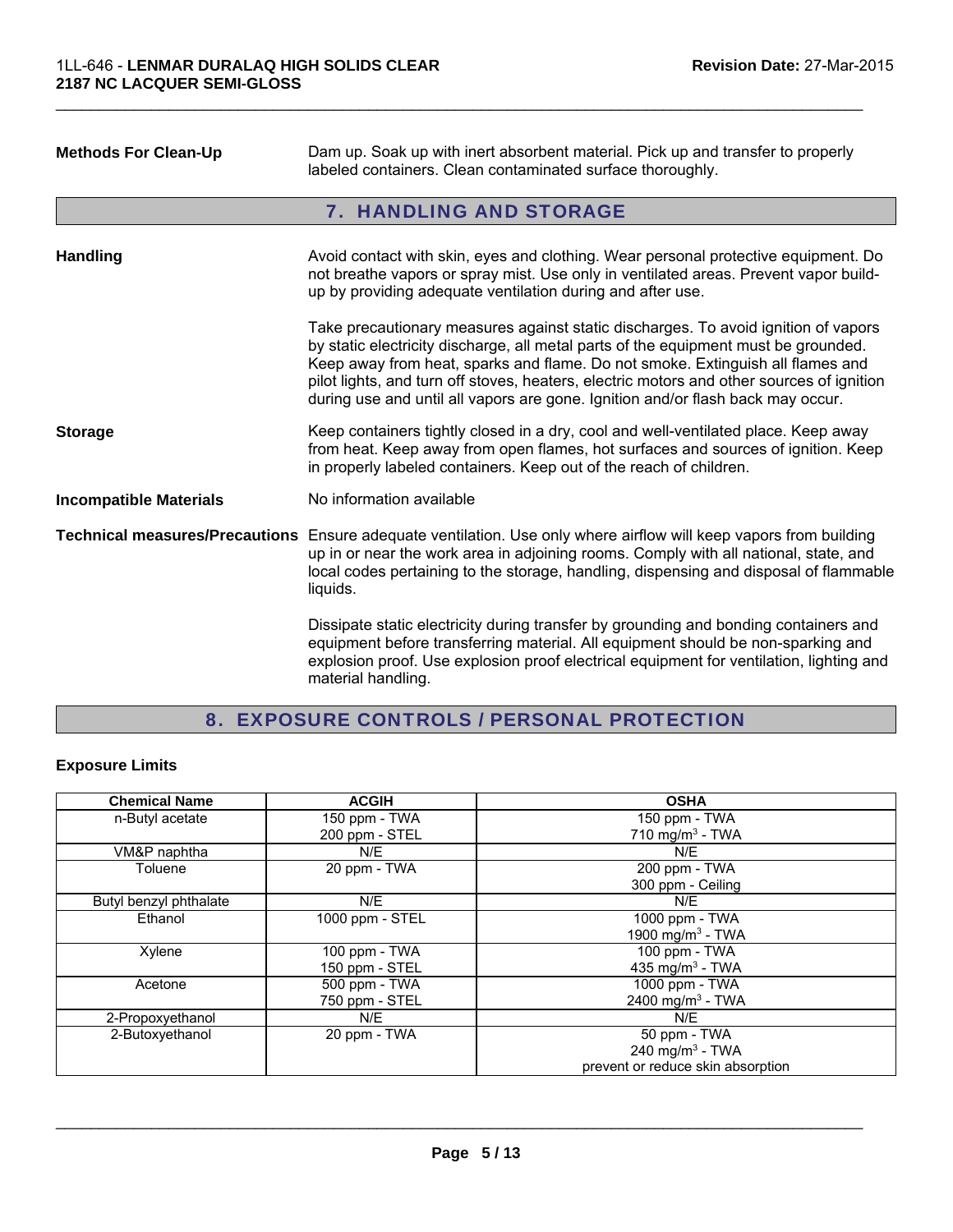| <b>Chemical Name</b> | <b>ACGIH</b>   | <b>OSHA</b>                 |
|----------------------|----------------|-----------------------------|
| Isopropyl alcohol    | 200 ppm - TWA  | 400 ppm - TWA               |
|                      | 400 ppm - STEL | 980 mg/m $3$ - TWA          |
| Ethyl benzene        | 20 ppm - TWA   | 100 ppm - $TWA$             |
|                      |                | 435 mg/m <sup>3</sup> - TWA |

 $\mathcal{L}_\mathcal{L} = \{ \mathcal{L}_\mathcal{L} = \{ \mathcal{L}_\mathcal{L} = \{ \mathcal{L}_\mathcal{L} = \{ \mathcal{L}_\mathcal{L} = \{ \mathcal{L}_\mathcal{L} = \{ \mathcal{L}_\mathcal{L} = \{ \mathcal{L}_\mathcal{L} = \{ \mathcal{L}_\mathcal{L} = \{ \mathcal{L}_\mathcal{L} = \{ \mathcal{L}_\mathcal{L} = \{ \mathcal{L}_\mathcal{L} = \{ \mathcal{L}_\mathcal{L} = \{ \mathcal{L}_\mathcal{L} = \{ \mathcal{L}_\mathcal{$ 

#### **Appropriate engineering controls**

| <b>Engineering Measures</b>                                                                                                   | Ensure adequate ventilation, especially in confined areas.                                                                                                                                                                                                                                                                                                                                                                                           |
|-------------------------------------------------------------------------------------------------------------------------------|------------------------------------------------------------------------------------------------------------------------------------------------------------------------------------------------------------------------------------------------------------------------------------------------------------------------------------------------------------------------------------------------------------------------------------------------------|
| <b>Personal Protective Equipment</b><br><b>Eye/Face Protection</b><br><b>Skin Protection</b><br><b>Respiratory Protection</b> | Safety glasses with side-shields<br>Long sleeved clothing. Protective gloves.<br>Use only with adequate ventilation. In operations where exposure limits are<br>exceeded, use a NIOSH approved respirator that has been selected by a technically<br>qualified person for the specific work conditions. When spraying the product or<br>applying in confined areas, wear a NIOSH approved respirator specified for paint<br>spray or organic vapors. |
| <b>Hygiene Measures</b>                                                                                                       | Avoid contact with skin, eyes and clothing. Remove and wash contaminated clothing<br>before re-use. Wash thoroughly after handling.                                                                                                                                                                                                                                                                                                                  |

# 9. PHYSICAL AND CHEMICAL PROPERTIES

| Appearance<br>Odor<br><b>Odor Threshold</b><br>Density (Ibs/gal)<br><b>Specific Gravity</b><br>рH<br>Viscosity (cps)<br><b>Solubility</b><br><b>Water Solubility</b> | liquid<br>solvent<br>No information available<br>$7.6 - 7.7$<br>$0.90 - 0.92$<br>No information available<br>No information available<br>No information available<br>No information available |
|----------------------------------------------------------------------------------------------------------------------------------------------------------------------|-----------------------------------------------------------------------------------------------------------------------------------------------------------------------------------------------|
| <b>Evaporation Rate</b>                                                                                                                                              | No information available                                                                                                                                                                      |
| <b>Vapor Pressure</b>                                                                                                                                                | No information available                                                                                                                                                                      |
| <b>Vapor Density</b>                                                                                                                                                 | No information available                                                                                                                                                                      |
| Wt. % Solids                                                                                                                                                         | 25 - 35                                                                                                                                                                                       |
| <b>Vol. % Solids</b>                                                                                                                                                 | $20 - 30$                                                                                                                                                                                     |
| Wt. % Volatiles                                                                                                                                                      | 65 - 75                                                                                                                                                                                       |
| <b>Vol. % Volatiles</b>                                                                                                                                              | 70 - 80                                                                                                                                                                                       |
| <b>VOC Regulatory Limit (g/L)</b>                                                                                                                                    | ~< 680                                                                                                                                                                                        |
| <b>Boiling Point (°F)</b>                                                                                                                                            | 132                                                                                                                                                                                           |
| <b>Boiling Point (°C)</b>                                                                                                                                            | 56                                                                                                                                                                                            |
| Freezing Point (°F)                                                                                                                                                  | No information available                                                                                                                                                                      |
| <b>Freezing Point (°C)</b>                                                                                                                                           | No information available                                                                                                                                                                      |
| Flash Point (°F)                                                                                                                                                     | 10                                                                                                                                                                                            |
| Flash Point (°C)                                                                                                                                                     | -12                                                                                                                                                                                           |
| <b>Flash Point Method</b>                                                                                                                                            | <b>PMCC</b>                                                                                                                                                                                   |
| Flammability (solid, gas)                                                                                                                                            | Not available                                                                                                                                                                                 |
| <b>Upper Explosion Limit</b>                                                                                                                                         | Not available                                                                                                                                                                                 |
| <b>Lower Explosion Limit</b>                                                                                                                                         | Not available                                                                                                                                                                                 |
| <b>Autoignition Temperature (°F)</b>                                                                                                                                 | No information available                                                                                                                                                                      |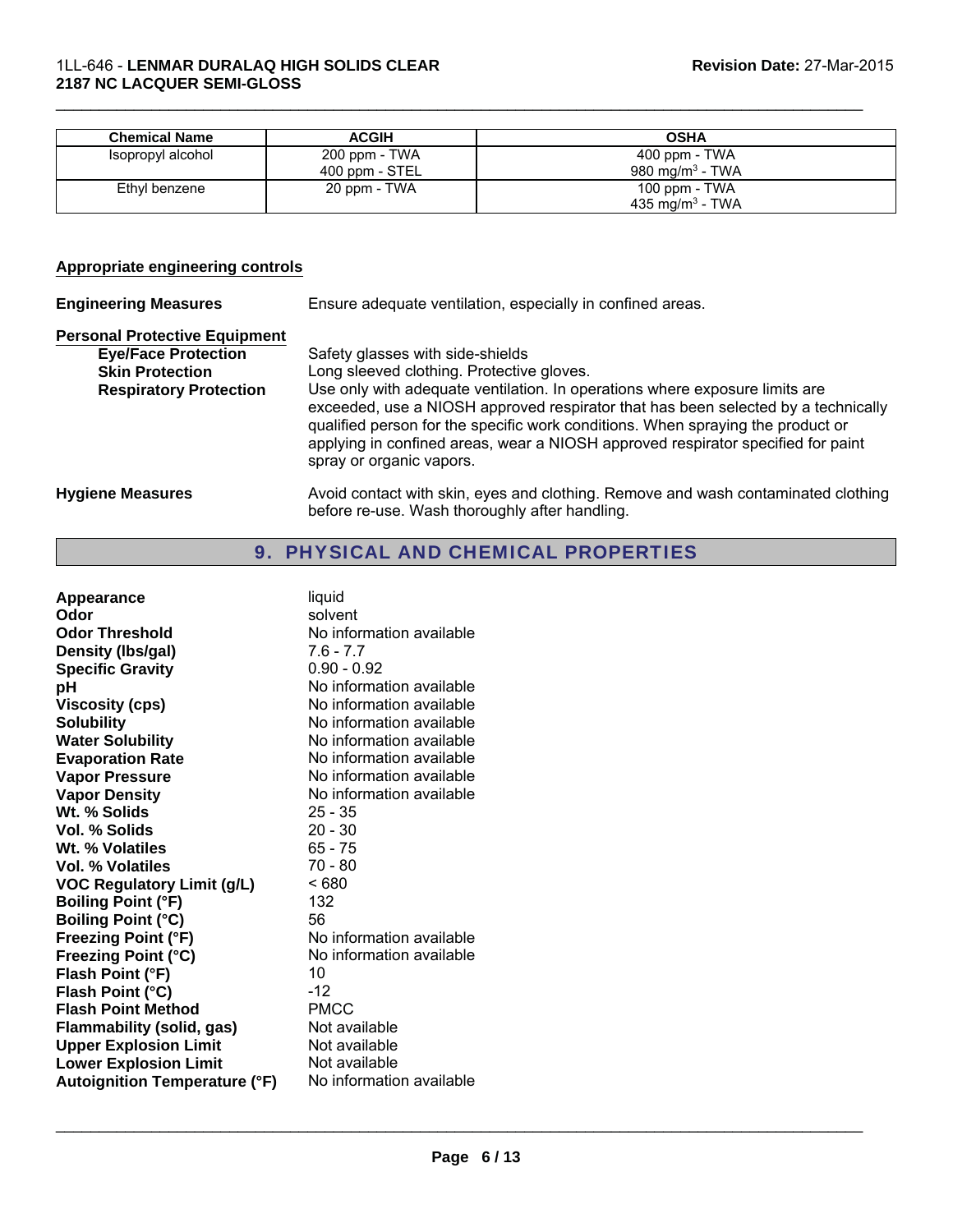# 9. PHYSICAL AND CHEMICAL PROPERTIES

 $\mathcal{L}_\mathcal{L} = \{ \mathcal{L}_\mathcal{L} = \{ \mathcal{L}_\mathcal{L} = \{ \mathcal{L}_\mathcal{L} = \{ \mathcal{L}_\mathcal{L} = \{ \mathcal{L}_\mathcal{L} = \{ \mathcal{L}_\mathcal{L} = \{ \mathcal{L}_\mathcal{L} = \{ \mathcal{L}_\mathcal{L} = \{ \mathcal{L}_\mathcal{L} = \{ \mathcal{L}_\mathcal{L} = \{ \mathcal{L}_\mathcal{L} = \{ \mathcal{L}_\mathcal{L} = \{ \mathcal{L}_\mathcal{L} = \{ \mathcal{L}_\mathcal{$ 

**Autoignition Temperature (°C)** No information available **Decomposition Temperature (°F)** No information available **Decomposition Temperature (°C)** No information available **Partition Coefficient (noctanol/water)** No information available.

# 10. STABILITY AND REACTIVITY

| <b>Reactivity</b>                         | No data available                                                                                                      |
|-------------------------------------------|------------------------------------------------------------------------------------------------------------------------|
| <b>Chemical Stability</b>                 | Stable under normal conditions. Hazardous polymerisation<br>does not occur.                                            |
| <b>Conditions To Avoid</b>                | Keep away from open flames, hot surfaces, static electricity<br>and sources of ignition. Sparks. Elevated temperature. |
| <b>Incompatible Materials</b>             | Incompatible with strong acids and bases and strong<br>oxidizing agents.                                               |
| <b>Hazardous Decomposition Products</b>   | Thermal decomposition can lead to release of irritating<br>gases and vapors.                                           |
| <b>Possibility Of Hazardous Reactions</b> | None under normal conditions of use.                                                                                   |

# 11. TOXICOLOGICAL INFORMATION

#### **Information on likely routes of exposure**

#### **Product Information**

Repeated or prolonged exposure to organic solvents may lead to permanent brain and nervous system damage. Intentional misuse by deliberately concentrating and inhaling vapors may be harmful or fatal.

| <b>Inhalation</b><br>Eye contact<br><b>Skin contact</b><br>Ingestion      | No information available<br>No information available<br>No information available<br>No information available |
|---------------------------------------------------------------------------|--------------------------------------------------------------------------------------------------------------|
|                                                                           |                                                                                                              |
| <b>Acute Toxicity</b><br><b>Product Information</b>                       | No information available                                                                                     |
| Information on toxicological effects                                      |                                                                                                              |
| <b>Symptoms</b>                                                           | No information available                                                                                     |
|                                                                           | Delayed and immediate effects as well as chronic effects from short and long-term exposure                   |
| Sensitization:<br><b>Mutagenic Effects</b><br><b>Reproductive Effects</b> | Not available<br>Not available<br>No information available.                                                  |
| <b>Numerical measures of toxicity</b>                                     |                                                                                                              |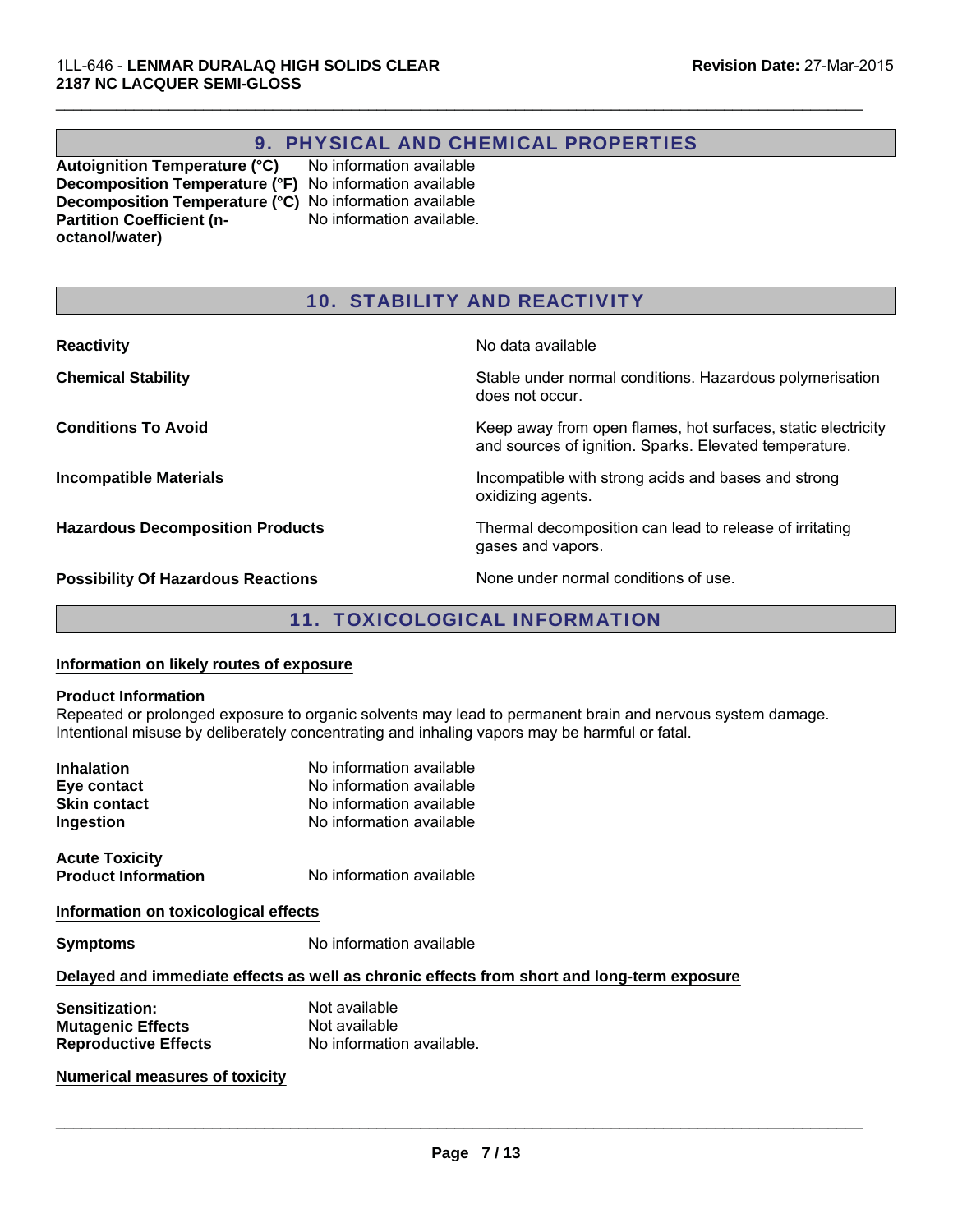#### **The following values are calculated based on chapter 3.1 of the GHS document**

 $\mathcal{L}_\mathcal{L} = \{ \mathcal{L}_\mathcal{L} = \{ \mathcal{L}_\mathcal{L} = \{ \mathcal{L}_\mathcal{L} = \{ \mathcal{L}_\mathcal{L} = \{ \mathcal{L}_\mathcal{L} = \{ \mathcal{L}_\mathcal{L} = \{ \mathcal{L}_\mathcal{L} = \{ \mathcal{L}_\mathcal{L} = \{ \mathcal{L}_\mathcal{L} = \{ \mathcal{L}_\mathcal{L} = \{ \mathcal{L}_\mathcal{L} = \{ \mathcal{L}_\mathcal{L} = \{ \mathcal{L}_\mathcal{L} = \{ \mathcal{L}_\mathcal{$ 

| ATEmix (oral)                        | 3046 mg/kg |
|--------------------------------------|------------|
| <b>ATEmix (dermal)</b>               | 5032 mg/kg |
| <b>ATEmix (inhalation-dust/mist)</b> | $6.2$ mg/L |
| ATEmix (inhalation-vapor)            | 1994 mg/L  |

#### **Acute Toxicity Component**

n-Butyl acetate LC50 Inhalation (Vapor): 390 ppm (Rat, 4 hr.) Sensitization: non-sensitizing (guinea pig) LD50 Oral: 10768 mg/kg (Rat) LD50 Dermal: > 17600 mg/kg (Rabbit)

#### **Toluene**

LC50 Inhalation (Vapor): 49000 mg/m<sup>3</sup> (Rat, 4 hr.) LD50 Oral: 636 mg/kg (Rat) LD50 Dermal: 14100 μL/kg (Rabbit)

#### Ethanol

LD50 Oral: 7060 mg/kg (Rat) LC50 Inhalation (Vapor): 20000 ppm (Rat, 10 hr.)

#### Xylene

LD50 Oral: 4300 mg/kg (Rat) LD50 Dermal: > 1700 mg/kg (Rabbit) LC50 Inhalation (Vapor): 5000 ppm (Rat, 4 hr.)

#### Acetone

LD50 Oral: 5800 mg/kg (Rat)

#### 2-Propoxyethanol

LD50 Oral: 3089-3090 mg/kg (Rat) LD50 Dermal: 960 μL/kg (Rabbit) LC50 Inhalation (Vapor): 9060 mg/m $3$  (Rat)

#### 2-Butoxyethanol

LD50 Oral: 470 mg/kg (Rat) LD50 Dermal: 220 mg/kg (Rabbit) LC50 Inhalation (Vapor): 450 ppm (Rat, 4 hr.)

#### Isopropyl alcohol

LD50 Oral: 5,000-5,045 mg/kg (Rat) LD50 Dermal: 12,800 mg/kg (Rabbit) LC50 Inhalation (Vapor): 16,000 ppm (Rat)

#### Ethyl benzene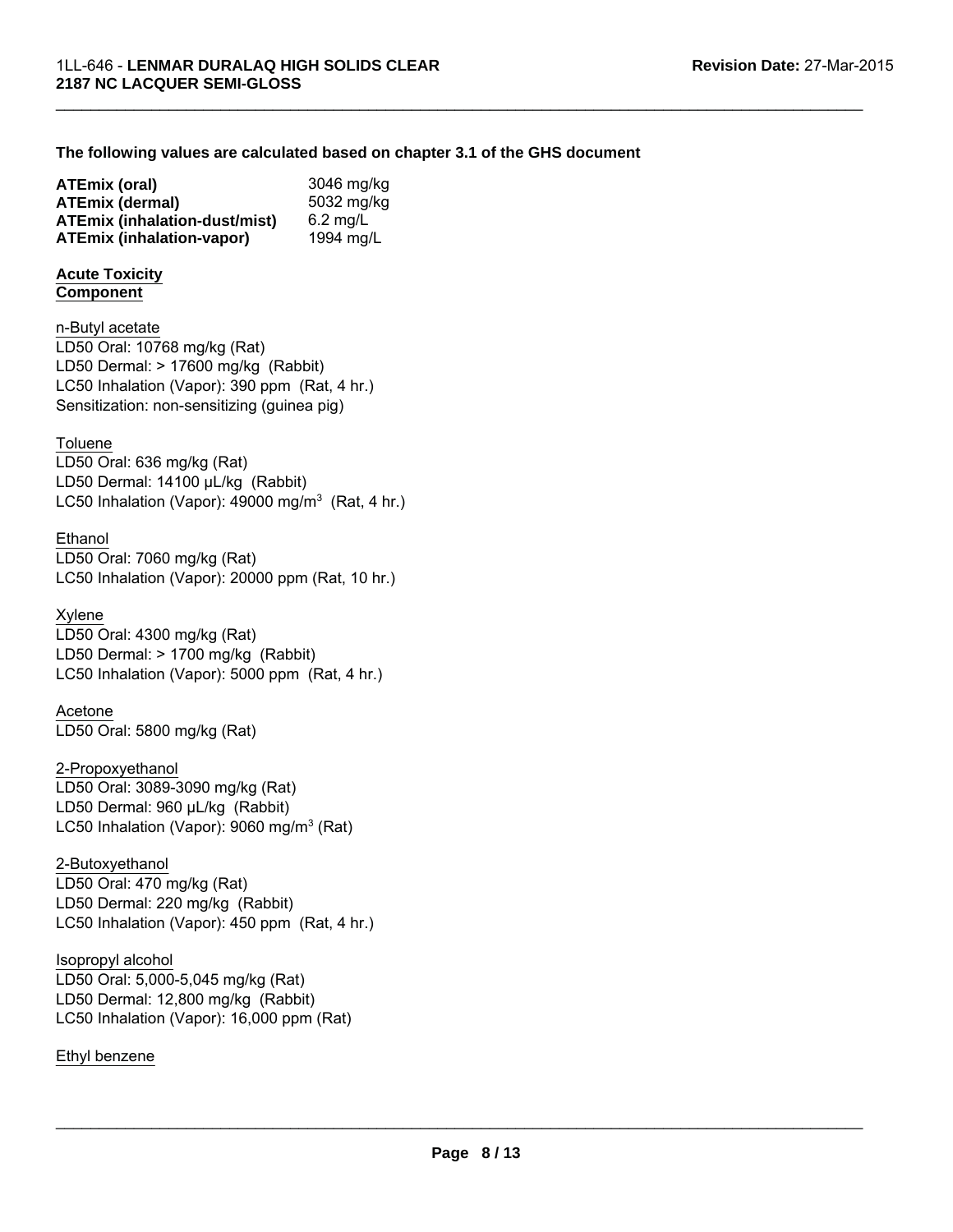LC50 Inhalation (Vapor): 55000 mg/m<sup>3</sup> (Rat, 2 hr.) LD50 Oral: 3500 mg/kg (Rat) LD50 Dermal: > 5000 mg/kg (Rabbit)

#### **Carcinogenicity**

*The information below indicates whether each agency has listed any ingredient as a carcinogen:*

| <b>Chemical Name</b> | <b>IARC</b>          | <b>NTP</b> | <b>OSHA Carcinogen</b> |
|----------------------|----------------------|------------|------------------------|
|                      | 2B<br>Possible Human |            | ∟isted                 |
| Ethyl benzene        | Carcinoɑen           |            |                        |

 $\mathcal{L}_\mathcal{L} = \{ \mathcal{L}_\mathcal{L} = \{ \mathcal{L}_\mathcal{L} = \{ \mathcal{L}_\mathcal{L} = \{ \mathcal{L}_\mathcal{L} = \{ \mathcal{L}_\mathcal{L} = \{ \mathcal{L}_\mathcal{L} = \{ \mathcal{L}_\mathcal{L} = \{ \mathcal{L}_\mathcal{L} = \{ \mathcal{L}_\mathcal{L} = \{ \mathcal{L}_\mathcal{L} = \{ \mathcal{L}_\mathcal{L} = \{ \mathcal{L}_\mathcal{L} = \{ \mathcal{L}_\mathcal{L} = \{ \mathcal{L}_\mathcal{$ 

#### **Legend**

IARC - International Agency for Research on Cancer NTP - National Toxicity Program OSHA - Occupational Safety & Health Administration

12. ECOLOGICAL INFORMATION

### **Ecotoxicity Effects**

#### **Product Information**

# **Acute Toxicity to Fish**

No information available

#### **Acute Toxicity to Aquatic Invertebrates**

No information available

#### **Acute Toxicity to Aquatic Plants**

No information available

#### **Persistence / Degradability**

No information available.

#### **Bioaccumulation / Accumulation**

No information available.

#### **Mobility in Environmental Media**

No information available.

#### **Ozone**

Not Applicable

#### **Component**

#### **Acute Toxicity to Fish**

LC50: 18 mg/L (Fathead Minnow - 96 hr.) n-Butyl acetate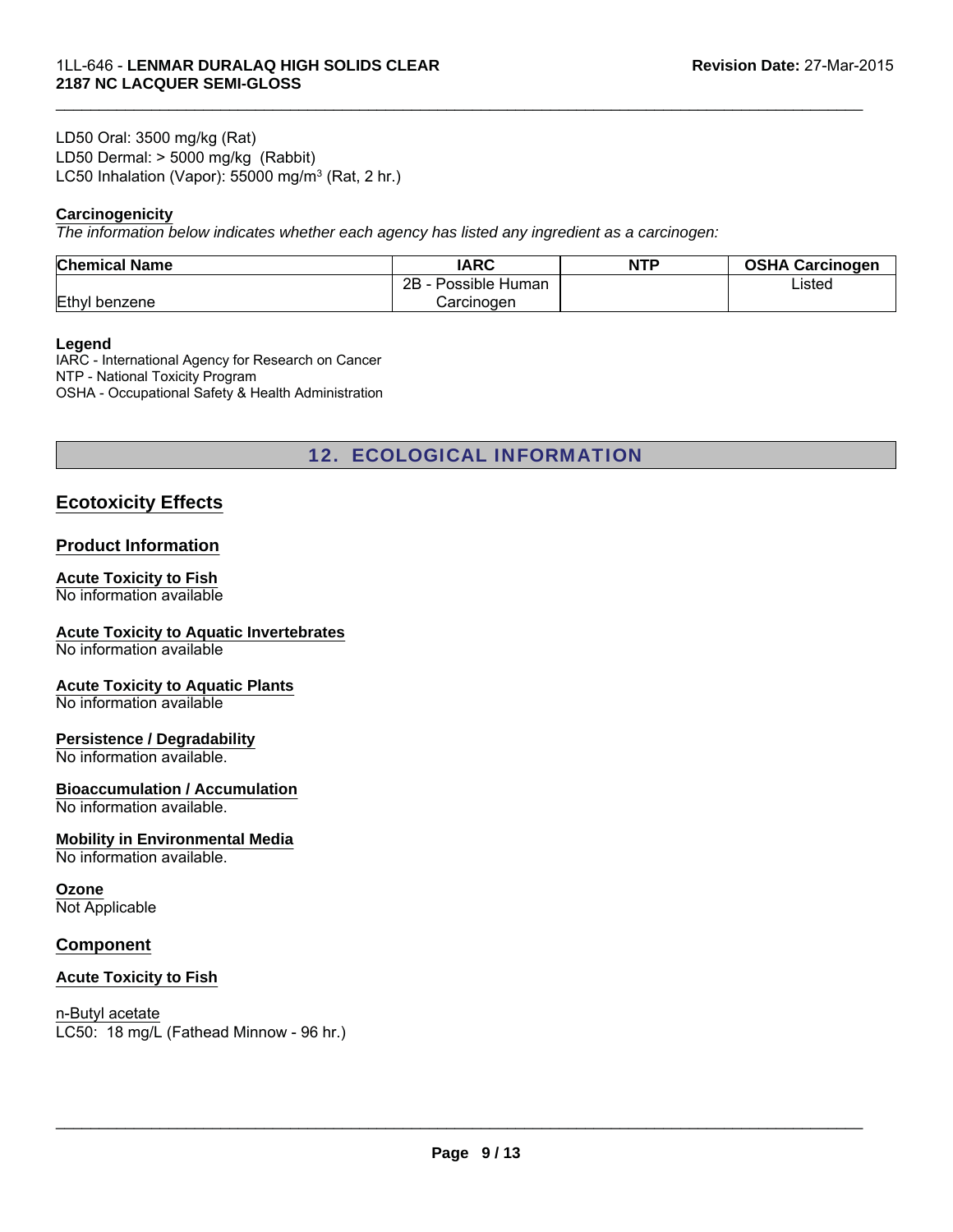Xylene LC50: 13.5 mg/L (Rainbow Trout - 96 hr.)

Acetone LC50: 8300(Bluegill - 96 hr.) mg/L

2-Butoxyethanol LC50: 1490 mg/L (Bluegill sunfish - 96 hr.)

Ethyl benzene LC50: 12.1 mg/L (Fathead Minnow - 96 hr.)

#### **Acute Toxicity to Aquatic Invertebrates**

n-Butyl acetate EC50: 72.8 mg/L (Daphnia magna - 48 hr.)

EC50: 12600 mg/L (Daphnia magna - 48 hr.) Acetone

Ethyl benzene EC50: 1.8 mg/L (Daphnia magna - 48 hr.)

#### **Acute Toxicity to Aquatic Plants**

n-Butyl acetate EC50: 674.7 mg/L (Green algae (Scenedesmus subspicatus), 72 hrs.)

Ethyl benzene EC50: 4.6 mg/L (Green algae (Scenedesmus subspicatus), 72 hrs.)

# 13. DISPOSAL CONSIDERATIONS

 $\mathcal{L}_\mathcal{L} = \{ \mathcal{L}_\mathcal{L} = \{ \mathcal{L}_\mathcal{L} = \{ \mathcal{L}_\mathcal{L} = \{ \mathcal{L}_\mathcal{L} = \{ \mathcal{L}_\mathcal{L} = \{ \mathcal{L}_\mathcal{L} = \{ \mathcal{L}_\mathcal{L} = \{ \mathcal{L}_\mathcal{L} = \{ \mathcal{L}_\mathcal{L} = \{ \mathcal{L}_\mathcal{L} = \{ \mathcal{L}_\mathcal{L} = \{ \mathcal{L}_\mathcal{L} = \{ \mathcal{L}_\mathcal{L} = \{ \mathcal{L}_\mathcal{$ 

| <b>Waste Disposal Method</b>   | Dispose of in accordance with federal, state, provincial, and local regulations. Local<br>requirements may vary, consult your sanitation department or state-designated<br>environmental protection agency for more disposal options. |
|--------------------------------|---------------------------------------------------------------------------------------------------------------------------------------------------------------------------------------------------------------------------------------|
| <b>Empty Container Warning</b> | Emptied containers may retain product residue. Follow label warnings even after<br>container is emptied. Residual vapors may explode on ignition.                                                                                     |

### 14. TRANSPORT INFORMATION

**DOT**

| <b>Proper Shipping Name</b> | Paint (Mixture) |
|-----------------------------|-----------------|
| <b>Hazard Class</b>         | З               |
| UN-No                       | UN1263          |
| <b>Packing Group</b>        | н               |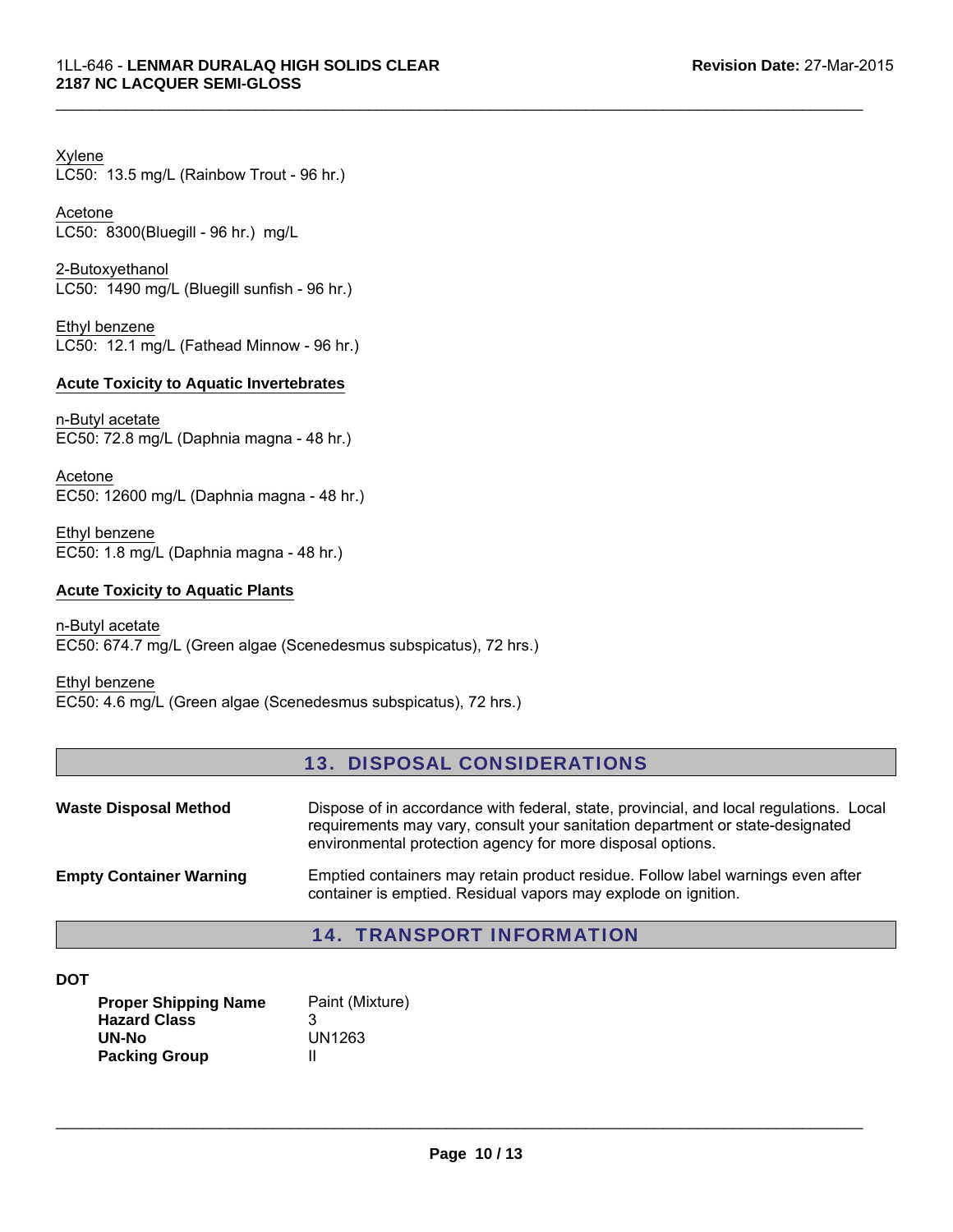#### 14. TRANSPORT INFORMATION

 $\mathcal{L}_\mathcal{L} = \{ \mathcal{L}_\mathcal{L} = \{ \mathcal{L}_\mathcal{L} = \{ \mathcal{L}_\mathcal{L} = \{ \mathcal{L}_\mathcal{L} = \{ \mathcal{L}_\mathcal{L} = \{ \mathcal{L}_\mathcal{L} = \{ \mathcal{L}_\mathcal{L} = \{ \mathcal{L}_\mathcal{L} = \{ \mathcal{L}_\mathcal{L} = \{ \mathcal{L}_\mathcal{L} = \{ \mathcal{L}_\mathcal{L} = \{ \mathcal{L}_\mathcal{L} = \{ \mathcal{L}_\mathcal{L} = \{ \mathcal{L}_\mathcal{$ 

**ICAO / IATA** Contact the preparer for further information.

**IMDG / IMO** Contact the preparer for further information.

#### 15. REGULATORY INFORMATION

#### **International Inventories**

| <b>TSCA: United States</b> | Yes - All components are listed or exempt. |
|----------------------------|--------------------------------------------|
| <b>DSL: Canada</b>         | Yes - All components are listed or exempt. |

#### **Federal Regulations**

# **SARA 311/312 hazardous categorization**

| Acute Health Hazard               | Yes |
|-----------------------------------|-----|
| Chronic Health Hazard             | Yes |
| Fire Hazard                       | Yes |
| Sudden Release of Pressure Hazard | Nο  |
| Reactive Hazard                   | N٥  |

#### **SARA 313**

Section 313 of Title III of the Superfund Amendments and Reauthorization Act of 1986 (SARA). This product contains a chemical or chemicals which are subject to the reporting requirements of the Act and Title 40 of the Code of Federal Regulations, Part 372:

| <b>Chemical Name</b> | <b>CAS-No</b> | Weight % (max) |
|----------------------|---------------|----------------|
| Toluene              | 108-88-3      | 15             |
| Xylene               | 1330-20-7     | 5              |
| 2-Propoxyethanol     | 2807-30-9     | 5              |
| 2-Butoxyethanol      | 111-76-2      | 5              |
| Isopropyl alcohol    | 67-63-0       | 5              |
| Ethyl benzene        | 100-41-4      | 5              |

#### **Clean Air Act, Section 112 Hazardous Air Pollutants (HAPs) (see 40 CFR 61)**

This product contains the following HAPs:

| <b>Chemical Name</b> | <b>CAS-No</b>  | Weight % (max) |
|----------------------|----------------|----------------|
| Toluene              | 108-88-3       | 15             |
| Xvlene               | 1330-20-7      | 5              |
| 2-Propoxyethanol     | 2807-30-9      | 5              |
| 2-Butoxyethanol      | 111-76-2       | 5              |
| Ethyl benzene        | $100 - 41 - 4$ | 5              |

#### **State Regulations**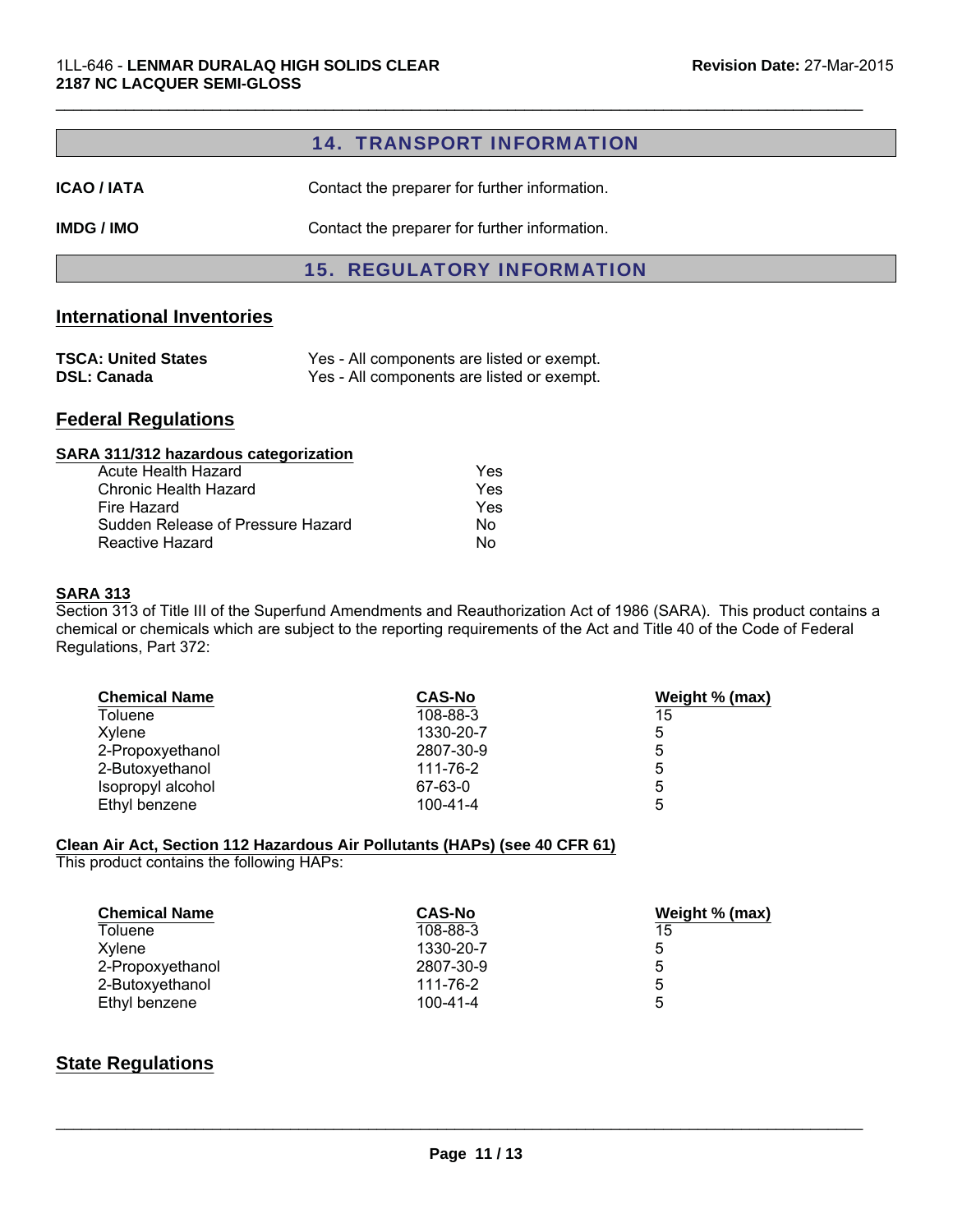#### **California Proposition 65**

*This product may contain small amounts of materials known to the state of California to cause cancer or reproductive harm.*

 $\mathcal{L}_\mathcal{L} = \{ \mathcal{L}_\mathcal{L} = \{ \mathcal{L}_\mathcal{L} = \{ \mathcal{L}_\mathcal{L} = \{ \mathcal{L}_\mathcal{L} = \{ \mathcal{L}_\mathcal{L} = \{ \mathcal{L}_\mathcal{L} = \{ \mathcal{L}_\mathcal{L} = \{ \mathcal{L}_\mathcal{L} = \{ \mathcal{L}_\mathcal{L} = \{ \mathcal{L}_\mathcal{L} = \{ \mathcal{L}_\mathcal{L} = \{ \mathcal{L}_\mathcal{L} = \{ \mathcal{L}_\mathcal{L} = \{ \mathcal{L}_\mathcal{$ 

#### **State Right-to-Know**

| <b>Chemical Name</b>   | <b>Massachusetts</b> | <b>New Jersey</b> | Pennsylvania |
|------------------------|----------------------|-------------------|--------------|
| n-Butyl acetate        |                      |                   |              |
| Toluene                |                      |                   |              |
| Butyl benzyl phthalate |                      |                   |              |
| Ethanol                |                      |                   |              |
| Xylene                 |                      |                   |              |
| Acetone                |                      |                   |              |
| 2-Propoxyethanol       |                      |                   |              |
| 2-Butoxyethanol        |                      |                   |              |
| Isopropyl alcohol      |                      |                   |              |
| Ethyl benzene          |                      |                   |              |

#### **Legend**

X - Listed

# 16. OTHER INFORMATION

**HMIS PPE:** - **Flammability:** 3 **Reactivity:** 0

#### **HMIS Legend**

- 0 Minimal Hazard
- 1 Slight Hazard
- 2 Moderate Hazard
- 3 Serious Hazard
- 4 Severe Hazard
- Chronic Hazard

X - Consult your supervisor or S.O.P. for "Special" handling instructions.

**Health:** 2\*

*Note: The PPE rating has intentionally been left blank. Choose appropriate PPE that will protect employees from the hazards the material will present under the actual normal conditions of use.*

*Caution: HMIS® ratings are based on a 0-4 rating scale, with 0 representing minimal hazards or risks, and 4 representing significant hazards or risks. Although HMIS® ratings are not required on MSDSs under 29 CFR 1910.1200, the preparer, has chosen to provide them. HMIS® ratings are to be used only in conjunction with a fully implemented HMIS® program by workers who have received appropriate HMIS® training. HMIS® is a registered trade and service mark of the NPCA. HMIS® materials may be purchased exclusively from J. J. Keller (800) 327-6868.*

**WARNING!** If you scrape, sand, or remove old paint, you may release lead dust. LEAD IS TOXIC. EXPOSURE TO LEAD DUST CAN CAUSE SERIOUS ILLNESS, SUCH AS BRAIN DAMAGE, ESPECIALLY IN CHILDREN. PREGNANT WOMEN SHOULD ALSO AVOID EXPOSURE. Wear a NIOSH approved respirator to control lead exposure. Clean up carefully with a HEPA vacuum and a wet mop. Before you start, find out how to protect yourself and your family by contacting the National Lead Information Hotline at 1-800-424-LEAD or log on to www.epa.gov/lead.